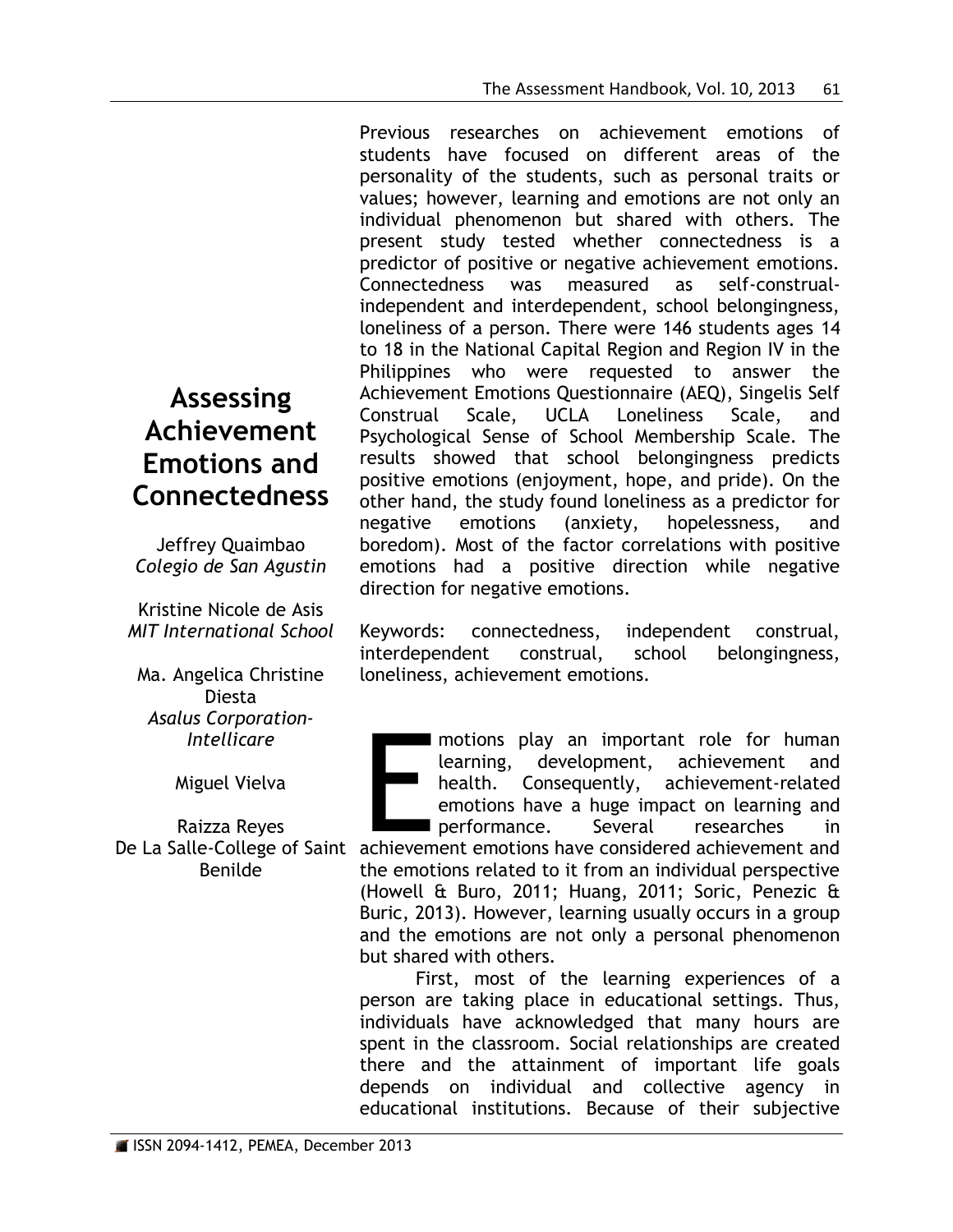importance, educational settings are infused with intense with intense experiences that direct interactions, affect learning and performance and influence personal growth in both students and teachers (Pekrun, Frenzel, Goetz, & Perry, 2007).

A sense of connectedness to a group influences learning, thus has an impact on the learning-related emotions experienced by an individual. Pekrun, Frenzel, Goetz, and Perry (2007) stated that the impact of environments on individual achievement emotions is also largely mediated by control-value appraisals. By implication, environmental factors affecting students' appraisals should be important for their emotions.

Furthermore, Lutz (1988) argued that emotions can be viewed as cultural and interpersonal products of naming, justifying and persuading by people in relationship to each other. Emotional meaning is then a social rather than an individual achievement-an emergent product of social life.

Connectedness of a person may be defined as the feeling of belongingness or having a strong relationship with others. The individual's self-construal, the sense of school belongingness and the state of loneliness all measure the level of connectedness. These specific factors, we believe, are directly related to achievement emotions of a person.

 Self-construal's–independent and interdependent should have a set of specific consequences for cognition, emotion and motivation. The experience of an emotion depends on the construal of the self. Emotional experiences should vary systematically with the construal of the self. With an interdependent construal, acts of fitting in and accommodating are often intrinsically rewarding, because they give rise to pleasant, other-focused emotions (e.g., feeling of connection) while diminishing unpleasant ones (e.g., shame) (Markus & Kitayama, 1991).

The sense of belongingness (connectedness) to a social relation may become burly that it makes better sense to think of the relationship as to functional unit of conscious reflection (Markus & Kitayama, 1997). A student might feel proud belonging to a certain school or might feel proud if the teachers in the school where he belong to are respecting him. On the other hand, Markus and Kitayama (1997) further stated that individuals seek to maintain their independence from other by attending to the self and by discovering and expressing their unique inner attributes. A certain student is much comfortable doing things on his own regardless of what other thinks of him. Moreover, some choose to act independently because it makes them feel so important. The description of connectedness is much more seen in the educational settings. Pekrun (1991), believes that educational settings are infused with intense emotional that direct interaction and significance of emotions experienced in educational settings (Zeidner, 1998).The process of learning as well as their achievement outcomes is expected to act back on student emotions (Pekrun, 1991).

The literature presented recognizes the relationship of a sense of connectedness to emotions. However, it is also necessary to explore whether the sense of connectedness will have the same relationship with achievement-related emotions. Achievement emotions are emotions tied directly to achievement activities or achievement outcomes. The differentiation of activity vs. outcome emotions pertains to the object focus of achievement emotions. In addition, as emotions more generally, achievement emotions can be grouped according to their valence - positive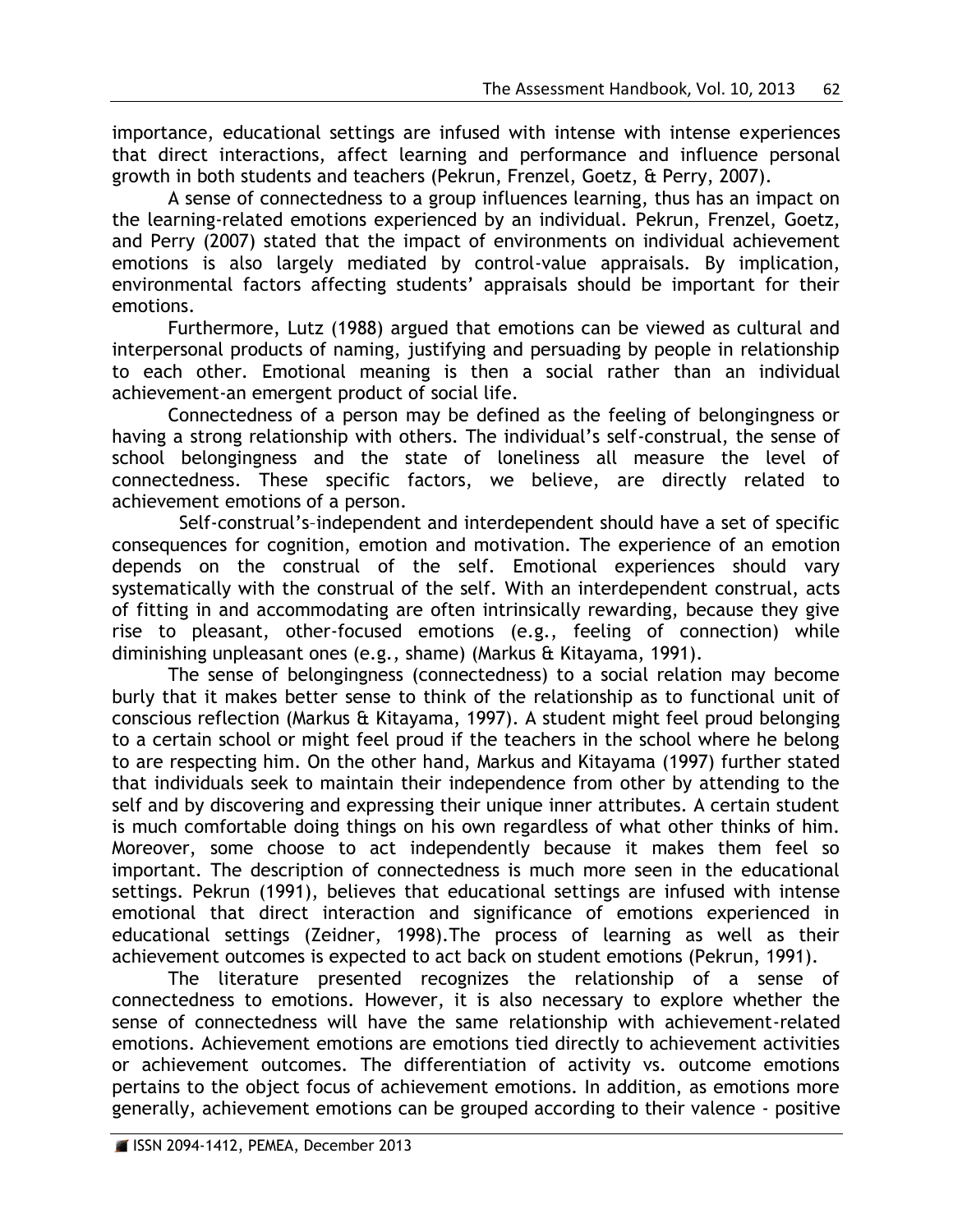vs. negative, and to the degree of activation implied- activating vs. deactivating (Pekrun et al., 2007). Achievement emotions are categorized into either positive or negative as resulted from doing a certain activity or results of the activity. It is also necessary to find out how connectedness is positively correlated with the two categories of achievement emotions: positive emotions (enjoyment, hope and pride) and negative emotions (anger, anxiety, shame, hopelessness and boredom). Thus a high sense of connectedness reflects positive emotions and low sense of connectedness.

Pekrun et al (2007) explained that achievement emotions are closely related with quality of activities that are evaluated through a set of standards. Achievement emotions can also be distinguished by the object of focus which can be activity emotions and outcome emotions (Pekrun, Goetz, Titz, & Perry, 2002). The differentiation of activity vs. outcome emotions pertains to the object focus of achievement emotions. In addition, as emotions more generally, achievement emotions can be grouped according to their valence - positive vs. negative, and to the degree of activation implied- activating vs. deactivating (Goetz, Pekrun, Hall, & Haag, 2006).

Emotions may have numerous of outcomes, and such can be characterized as predicted either positive or negative achievement emotions (Magno & Orillosa, 2012; Lichtefeld et al., in press). Motivation, flexibility learning strategies, and task related can result to a positive achievement emotion. On the other hand, poor student performance, slow processing of information and lack of motivation may sprout a negative achievement emotion.

There are two divergent construals of the self – an independent view and an interdependent view. Each of these divergent construals has a set of specific consequences for cognition, emotion and motivation (Markus & Kitayama, 1991). The theory of the self-construals affirms that some emotions arise from success or failure in achieving goals that relate to the construction of the self and the world view. This process emphatically occurs during the socialization, and the school plays an essential role in defining the self of the person (Markus et al, 2000).

According to Kitayama, Markus, and Kurokawa (2000), the interdependent self is made meaningful in reference to the relationships in which the self takes part. One of the people's cultural tasks is to belong to one group, adjust, and fit in the relationship. To become a member of a group provides the framework of reference while limiting internal desires is a mechanism that enables the self to maintain a harmonious relationship with the others. This conception of the self is more connected and less differentiated from others.

Markus and Kitayama (1991) believe that some emotions lead us to engage with others. Happiness, feelings of being respected, and positive emotions have a strong relationship with the group, while depression and unhappiness are related to disengagement.

School belongingness can be understood as a dimension of the engagement with others. Goodenow (1993) proposed that a sense of belonging at school reflects 'the extent to which students feel personally accepted, respected, included, and supported by others in the school social environment. This sense impacts the learning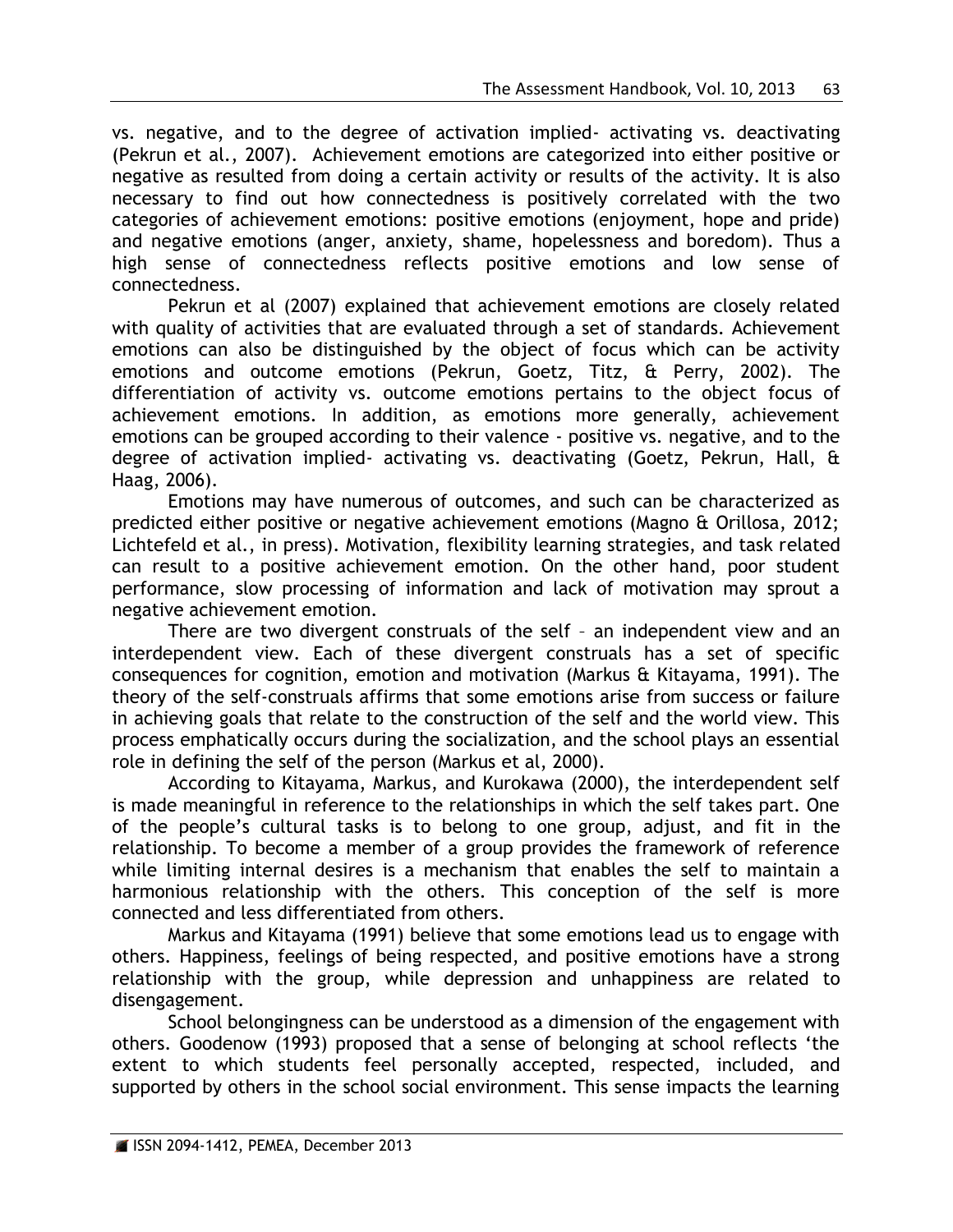process and its outcomes, and therefore, the emotions related to learning and achievement.

Loneliness and social connectedness can be understood as the two sides of a coin. Loneliness can be defined as the emotional response associated with isolation (Russell, 1996). In many individuals, the degree of loneliness influences the normal functioning and in students has been found to have an important impact in the learning outcomes (Ormrod, 2008). Social interaction with peers, the acceptance from classmates and teachers and a positive social environment are factors that favour the cognitive development of the children and adolescents. Loneliness, on the other hand, limits the learning experiences. For students, feeling outside the group can result in a broad range of negative emotions, as anxiety and depression, and of behavioural responses, as sleeplessness and academic failure.

The present study will explore the dimension of connectedness in the students and its relations with achievement emotions. Connectedness was measured from three different dimensions. First, looking into the self-construal dimensions of the students, the research observes whether the independent and interdependent views of the self-impact the emotions that the students feel during the learning process. Second, in consonance with the global sense of connectedness, we believe that the sense of belongingness to the school is correlated with positive achievement emotions. And third, the sense of isolation, measured through the feeling of loneliness, is correlated with negative achievement emotions.

# **Method**

# **Participants**

The participants in the study were 146 high school students, from ninth to twelfth grade, enrolled in public and private high schools in the NCR and Region IV-A in the Philippines. The ages of the participants range from 14-18 years old. Participation in the study was voluntary and anonymous. Students were informed about the purpose of the study, and had one hour and a half to complete the selfreport questionnaires.

# **Instruments**

**Singelis Self-Construal Scale (SSCS).** The Singelis (1994) Self-Construal Scale measures the cultural syndromes of independent and interdependent self-construals. The two subscales are measured by 15 items, using a Likert Scale that ranges from 1 (*strongly disagree*) to 7 (*strongly agree*), without any reverse-keyed items. Cronbach Alpha reliabilities range from the high .60's to the middle .70's.

**Psychological Sense of School Membership scale (PSSM).** The PSSM, created by Goodenow (1993), is a five-item instrument, with one reverse-keyed item, aimed to measure the sense of school membership among adolescents. It uses a five point Likert Scale, from 1 (*strongly disagree*) to 5 (*strongly agree*). The scale has a good reliability (internal consistency of Cronbach's alpha =  $.88$ ).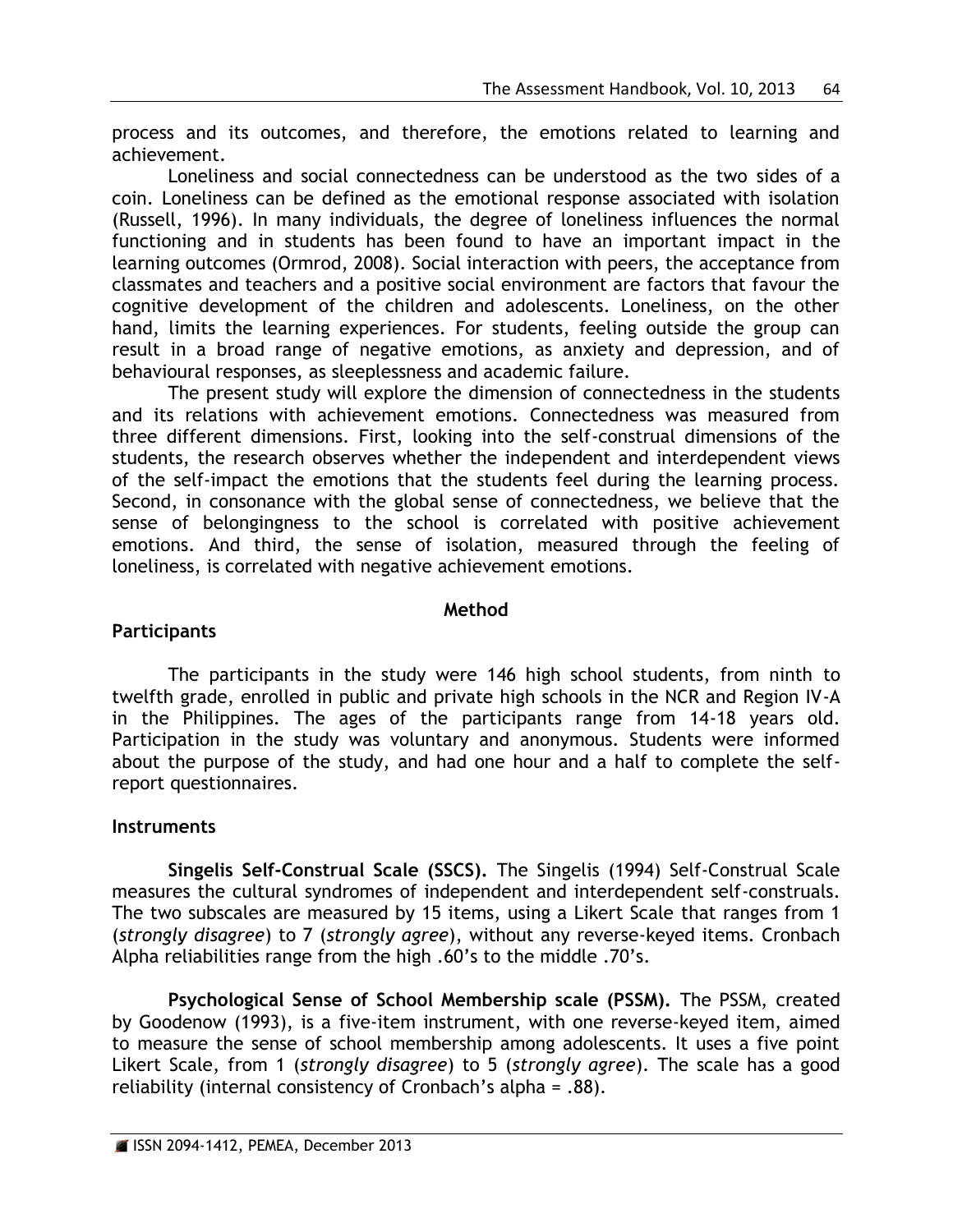**UCLA Loneliness Scale.** This is instrument is a 20-item scale designed to measure one's subjective feelings of loneliness as well as feelings of social isolation (Russell et. al., 1978). Participants rate each item on a scale from 0 (*Never*) to 3 (*Often*). It was used the second version that contains no reverse-keyed item, recommended for no-college students (Russell, 1996). The measure of the scale was highly reliable, both in terms of internal consistency (coefficient a ranging from .89 to .94) and test-retest reliability over a 1-year period ( $r = .73$ ). Convergent validity for the scale was indicated by significant correlations with other measures of loneliness. Construct validity was supported by significant relations with measures of the adequacy of the individual's interpersonal relationships, and by correlations between loneliness and measures of health and well-being.

**Achievement Emotions Questionnaire (AEQ).** The AEQ is a multidimensional self-report instrument designed to assess students' achievement emotions (Pekrun, 2000). It is composed by three subscales: class-related, learning-related, test-related emotions. For the present study, only the learning subscale was used. This subscale has 75 items that measure eight different emotions, namely enjoyment, hope, pride, anger, anxiety, shame, hopelessness, and boredom. Students rate their emotional experiences on a 5-point Likert scale from 1 (*strongly disagree*) to 5 (*strongly agree*). The reliabilities of the scales range from adequate to very good (alpha = .75 to .93, with alpha > .80 for 20 of the 24 scales). Most of these correlations are low to medium, thus indicating discriminant validity.

# **Procedure**

A letter of permission was given to the school's principal to administer the questionnaires. Once approval was secured, the group proceeded with test administration. Before administration of the test, the purpose of the study was debriefed to the students and confidentiality was assured. The participants were requested to answer all the questionnaires (UCLA-LS, SS-CS, PSSM, and AEQ). The participants were reminded not to leave any items unanswered. The initial part of the questionnaire asked about their individual backgrounds such as age, year level, school, and gender.

# **Results**

The means, standard deviations and cronbach alpha levels were obtained for achievement emotions and the three measures of connectedness – independent and interdependent self-construals, school belongingness and loneliness. The relationships among these variables were also obtained through correlation and simple regression.

*Descriptive Statistics for the Connectedness Measures and Achievement Emotions* N M SD Cronbach's α Singelis Independent Self-Construal 146 5.11 0.62 0.64

Table 1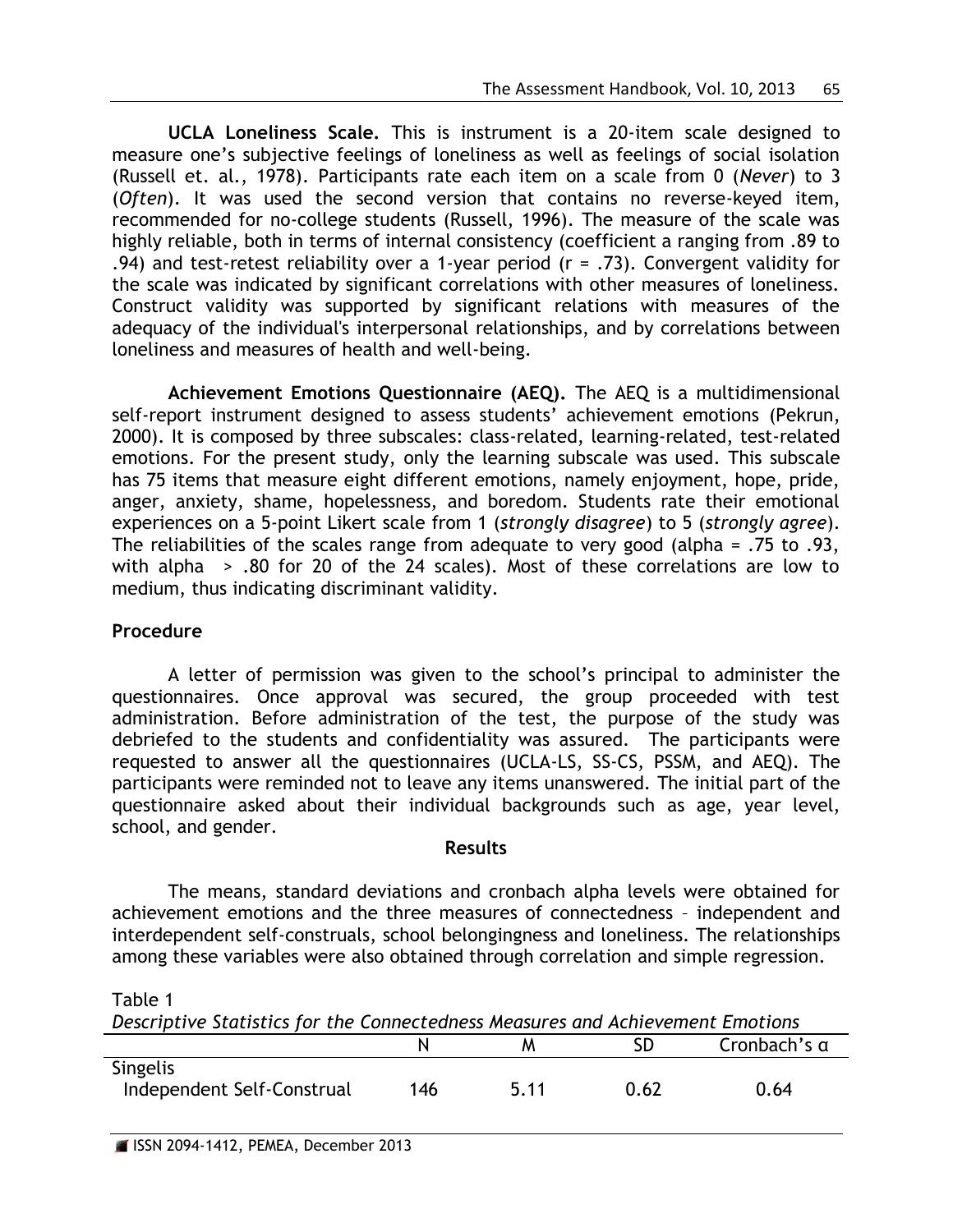|                            |     |      | The Assessment Handbook, Vol. 10, 2013 |      | bb. |
|----------------------------|-----|------|----------------------------------------|------|-----|
| Interdependent Self-       | 146 | 5.24 | 0.63                                   | 0.66 |     |
| Construal                  |     |      |                                        |      |     |
| PSSM: School Belongingness | 146 | 3.71 | 0.69                                   | 0.72 |     |
| <b>UCLA Loneliness</b>     | 146 | 1.16 | 0.53                                   | 0.89 |     |
| <b>AEQ</b>                 |     |      |                                        |      |     |
| Enjoyment                  | 146 | 3.73 | 0.63                                   | 0.81 |     |
| Hope                       | 146 | 3.69 | 0.72                                   | 0.77 |     |
| Pride                      | 146 | 3.73 | 0.68                                   | 0.67 |     |
| Anger                      | 146 | 2.48 | 0.70                                   | 0.81 |     |
| Anxiety                    | 146 | 3.03 | 0.61                                   | 0.76 |     |
| Shame                      | 146 | 2.89 | 0.65                                   | 0.80 |     |
| Hopelessness               | 146 | 2.65 | 0.70                                   | 0.83 |     |
| <b>Boredom</b>             | 146 | 2.74 | 0.75                                   | 0.86 |     |

The Assessment Handbook, Vol. 10, 2013 66

Note. Singelis = 7 point scale, PSSM = 5 point scale, UCLA = 4 point scale, AEQ = 5 point scale, AEQ = Achievement Emotions Questionnaire

Table 1 presents the descriptive statistics for the three measures of connectedness and achievement emotions. The mean scores obtained for both selfconstruals: independent (*M* = 5.11) and interdependent (*M* = 5.24) are relatively close to each other, while the mean scores for loneliness fall on the low level *(M* = 1.16). Positive achievement emotion mean scores are higher than those of negative achievement emotion mean scores. Standard deviation values show that scores' distribution is not very dispersed. Values of cronbach alpha indicate acceptable to excellent internal consistency.

Table 2

*Correlation Matrix of Connectedness Measures and Achievement Emotions* Variable IND INT SB LO JO HO PR AN AX SH HL BO Independent ---Interdependent 0.22\*\* --- School Belongingness 0.33\*\* 0.15 --- Loneliness -0.14 -0.11 -0.07 --- Enjoyment 0.33\*\* 0.32\*\* 0.71\*\* - 0.07 --- Hope 0.29\*\* 0.23\*\* 0.55\*\* 0.12 0.70\*\* --- Pride 0.32\*\* 0.13 0.99\*\* 0.06 0.71\*\* 0.54\*\* --- Anger -0.03 -0.12 -0.20\* 0.14 -0.37\*\* -0.38\*\* -0.20\* --- Anxiety 0.18\* 0.17 0.21\* 0.16 0.22\*\* 0.03 0.21\* 0.57\*\* --- Shame 0.17\* 0.15 0.15 0.17 0.16 -0.02 0.16 0.48\*\* 0.78\*\* --- Hopelessness 0.04 0.06 -0.05 0.21 -0.10 -0.21\* -0.04 0.71\*\* 0.75\*\* 0.74\*\* --- Boredom 0.06 -0.03 -006 0.16 -0.23\*\* -0.31\*\* -0.05 0.78\*\* 0.60\*\* 0.50\*\* 0.65\*\* --- *\*p* < .05. \*\*p < .01.

Table 2 presents the correlation matrix of the three connected measures and achievement emotions. When the measures of the connectedness and achievement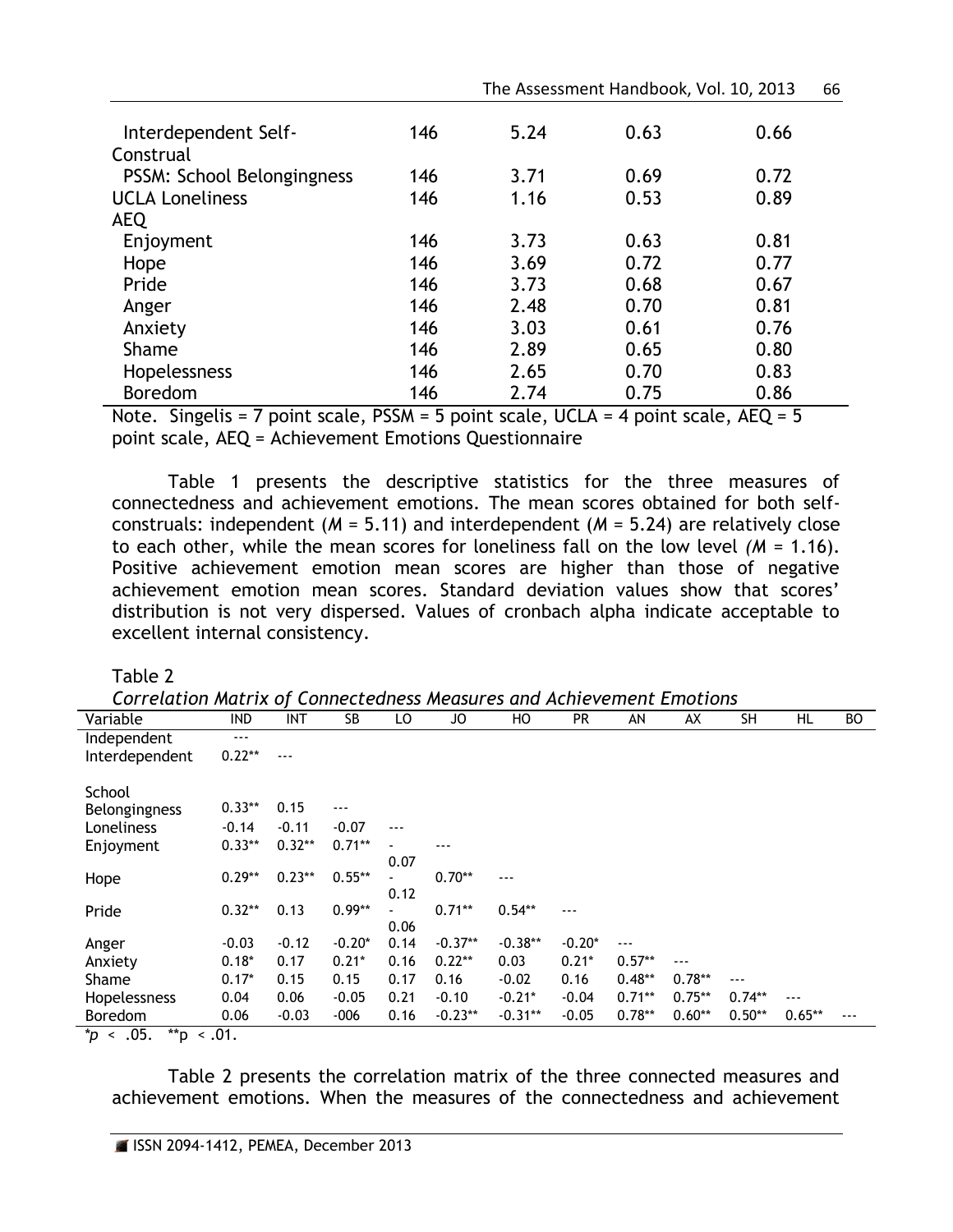emotions were correlated, independent construal is significantly related to positive achievement emotions: enjoyment  $(R = .33)$ , hope  $(R = .29)$  and pride  $(R = .32)$ . It is also significantly related to anxiety  $(R = .18)$  and to shame  $(R = .17)$ .

Table 3 *Summary of Simple Regression Analyses for Variables Predicting Positive Achievement Emotions (N = 146)*

|                                         | Enjoyment |      | Hope    |         |                 | Pride   |         |      |          |
|-----------------------------------------|-----------|------|---------|---------|-----------------|---------|---------|------|----------|
| Variable                                | Β         | SE B | В       | Β       | SE <sub>B</sub> | Β       | Β       | SE B | В        |
| Independent Self-<br>Construal          | 0.07      | 0.06 | .07     | 0.10    | 0.09            | .09     | $-0.01$ | 0.02 | $-0.01$  |
| Dependent Self-Construal                | 0.21      | 0.06 | .21*    | 0.15    | 0.08            | .13     | $-0.01$ | 0.02 | 0.01     |
| School Belongingness                    | 0.59      | 0.05 | $.65**$ | 0.51    | 0.08            | $.50**$ | 0.98    | 0.02 | $0.99**$ |
| Loneliness                              | 0.01      | 0.07 | .01     | $-0.08$ | 0.09            | $-.06$  | 0.02    | 0.02 | 0.01     |
| $R^2$                                   |           |      | .54     |         |                 | .32     |         |      | .97      |
| F                                       |           |      | 43.47** |         |                 | 17.74*  |         |      | 1193.5** |
| $x - 1$<br>ΛE<br>$***-$<br>$\mathsf{A}$ |           |      |         |         |                 |         |         |      |          |

*\*p* < .05. \*\*p < .01.

Table 2 shows that interdependent construal is significantly related to enjoyment  $(R = .32)$  and to hope  $(R = .23)$  but not to negative achievement emotions. School Belongingness is positively correlated with the three positive emotions: enjoyment, hope and pride  $(R = .71, R = .55, R = .99)$  and negatively correlated with anger  $(R = -.20)$ .

Table 2 shows that positive and negative emotions subscales of the AEQ were significantly related to each other. The three positive emotions (enjoyment, hope and pride) significantly increase with each other. In the same way the negative emotions (anger, anxiety, shame, hopelessness and boredom) also significantly increases with each other.

#### Table 4

|                                            |         | Anger           |                        |      | Anxiety         |         |            | <b>Shame</b>    |      |            | <b>Hopelessness</b> |                   |                        | <b>Boredom</b>  |         |
|--------------------------------------------|---------|-----------------|------------------------|------|-----------------|---------|------------|-----------------|------|------------|---------------------|-------------------|------------------------|-----------------|---------|
| Variable                                   | B       | SE <sub>B</sub> | B                      | В    | SE <sub>B</sub> | B       | B          | SE <sub>B</sub> | В    | B          | SE <sub>B</sub>     | ß                 | В                      | SE <sub>B</sub> | B       |
| Independent<br>Self-<br>Construal          | 0.08    | 0.10            | .06                    | 0.13 | 0.08            |         | $.13$ 0.14 | 0.09            | .14  | 0.09       | 0.10                | .08               | 0.14                   | 0.11            | .11     |
| Dependent<br>Self-<br>Construal            | $-0.10$ | 0.09            | $-.09$                 | 0.13 | 0.08            |         |            | $.13$ 0.14 0.09 |      | $.13$ 0.09 | 0.09                | .08               | $\sim$<br>0.03         | 0.10            | $-.02$  |
| <b>School</b><br><b>Belongingnes</b><br>s. | $-0.20$ | 0.09            | $\blacksquare$<br>.20* | 0.14 | 0.07            |         | $.16$ 0.10 | 0.08            | .10  | 0.07       | $-0.09 - 0.07$      |                   | $\blacksquare$<br>0.09 | 0.10            | $-.08$  |
| Loneliness                                 | 0.17    | 0.11            | .13                    | 0.23 | 0.09            | $.20^*$ | 0.25       | 0.10            | .20* | 0.30       | 0.11                | $.23*$<br>$\star$ | 0.24                   | 0.12            | $.17^*$ |

*Summary of Simple Regression Analyses for Variables Predicting Negative Achievement Emotions (N = 146)*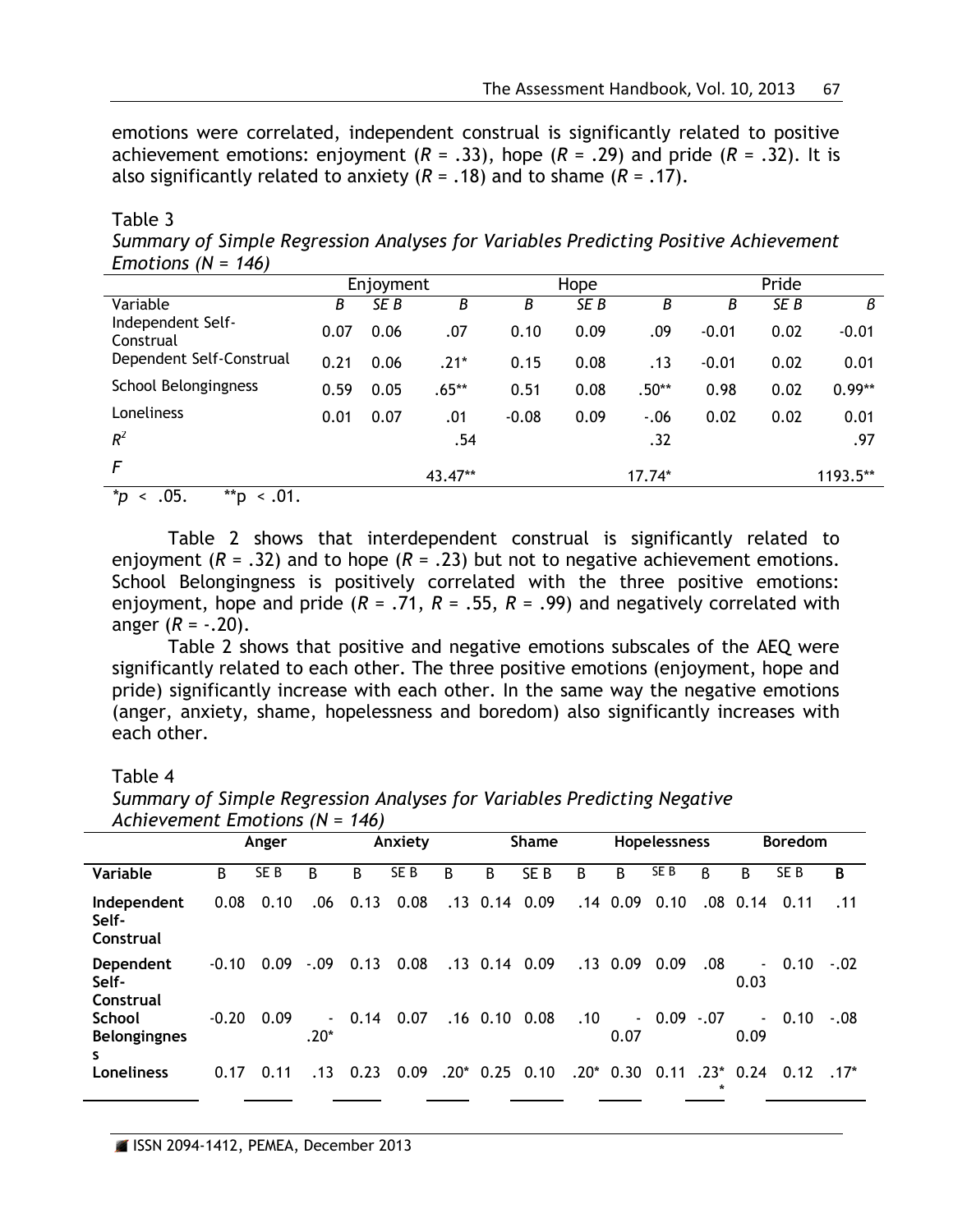| <b>D</b><br>-17 | 04.  | .09                    | .07  | .03         | .01  |
|-----------------|------|------------------------|------|-------------|------|
|                 | 2.52 | $\overline{a}$<br>4.47 | 3.62 | ววว<br>L.LJ | 1.43 |

 $*_{p}$  < .05.  $*_{p}$  < .01.

Multiple regression analysis was used to test if the measures of connectedness significantly predicted participants' achievement emotions. Table 3 shows the regression analysis for connectedness and the three positive emotions (enjoyment, hope and pride). The results of the regression indicated that 4 predictors explained 54% of the variance for enjoyment ( $R^2 = .54$ ,  $F_{(4,146)} = 43.47$ ,  $p < .01$ ), hope 32% ( $R^2 = .54$ ) .32,  $F_{(4, 146)} = 17.74$ ,  $p < .05$ ) and pride 97% ( $R^2 = .97$ ,  $F_{(4, 146)} = 1193.5$ ,  $p < .01$ ). It was found that school belongingness significantly predicted enjoyment (*β* = .65, *p* < .01), as well as hope (*β* = .50, *p* < .01) and pride (*β* =.99, *p* < .01).

Table 4 presents the regression analysis for connectedness and the five negative emotions (anger, anxiety, shame, hopelessness and boredom). The results of the regression shows that loneliness significantly predicted anxiety (*β* = .20, *p* < .05), as well as shame (*β* =.20, *p* < .01), hopelessness (*β* =.23, *p* < .05) and boredom (*β* = .17,  $p < .01$ ).

The results also indicated that school belongingness significantly predicted anger (*β* = -.20, *p* < .01). School belongingness has significant negative weight, implying that students with higher scores in school belongingness are expected to obtain lower scores in anger.

#### **Discussion**

The study is primarily proposed to test whether connectedness (independent and interdependent self-construal, school belongingness and loneliness) has the relationship with positive and negative achievement emotions. Second, it seek to determine whether individual's self – construal influences achievement emotions and lastly, if school belongingness is related to positive achievement emotions likewise whether loneliness is connected to negative achievement emotions. The findings of the multiple regression showed similar patterns of relationship between connectedness and achievement emotions. Obtained mean score of both self – construal are relatively close to each other. These findings are consistent with the view of Hallowell (1995), that self – construal view that people everywhere likely to develop an understanding of themselves as physically distinct and separable from others. Moreover, Markus and Kitayama (1997), believe that in achieving independence, an individual requires construating oneself whose behaviour is organized and made meaningful primarily by reference to one's own internal repertoire of thoughts, feelings and actions yet individuals also are seeking independence from others by attending to the self and by discovering and expressing their unique inner attributes.

The result shows that achievement emotions and connectedness are found significantly correlated to each other. The present study contributes to theorizing on achievement emotions in three aspects: (1) independency might have an impact of having a feeling of anxiety and shame yet it can achieve positive emotions at the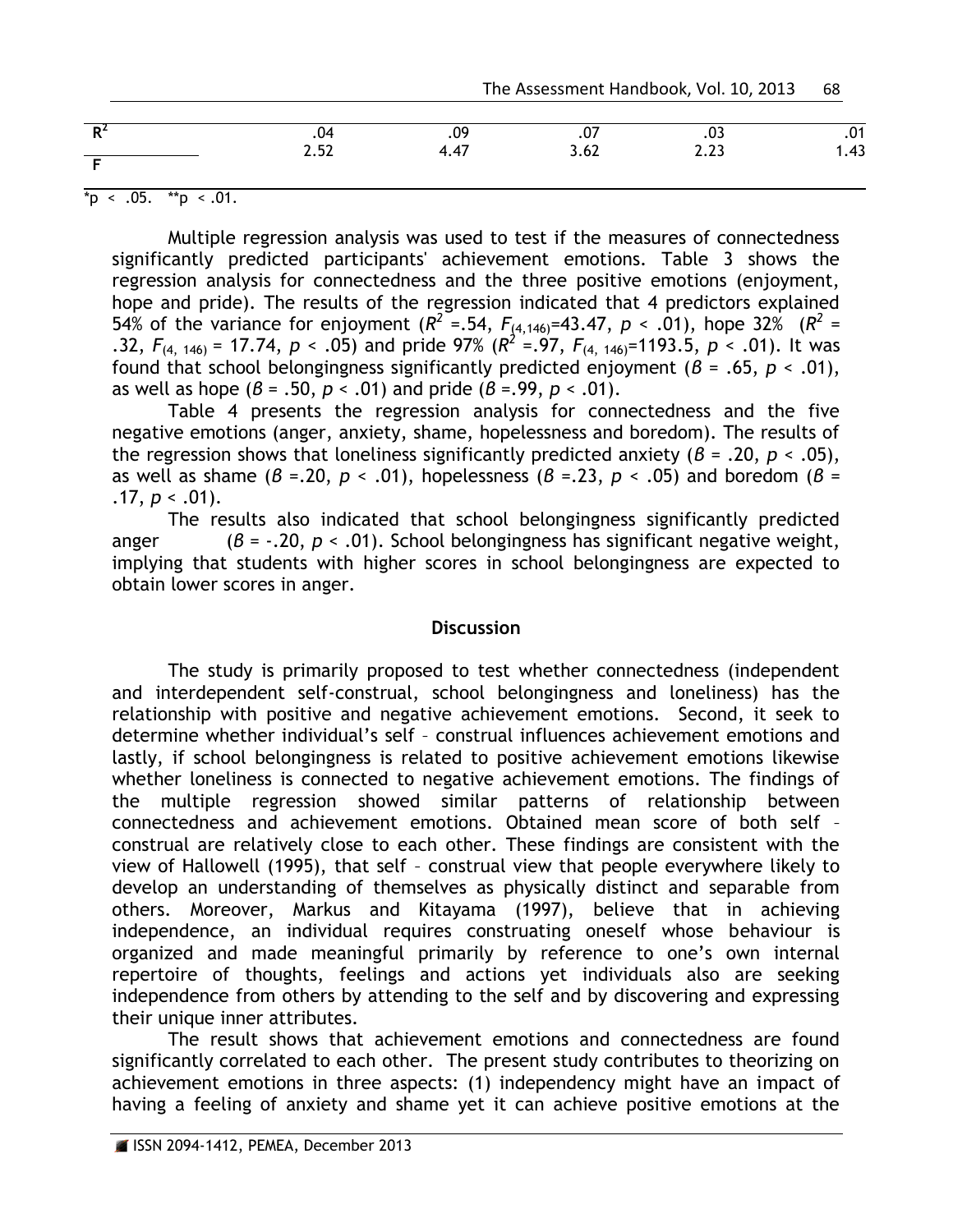same time, and being interdependent is prone in achieving enjoyment and hope most of the time, (2) positive emotions such as enjoyment, hope, and pride are highly express or clearly seen, though there are anger included, in school belongingness, and (3) negative emotions such as anger, anxiety, shame, hopelessness and boredom are consistently seen in loneliness.

Before discussing the results, there are several limitations in the study. First, there is a strong criticism about the lack of validity of the self-construals scales (Levine et al, 2003). According to the authors, the evidence for the predicted cultural differences is weak, inconsistent, or nonexistent. This critic includes the instrument of Singelis used in the present research. The research states that self-construal scales might often reflect situational priming rather than stable level cultural tendencies. However, we have opted for including other two instruments that measure the connectedness of the individual with the environment, in this case the school, or the lack of it. Even in the case of reflecting the current situation of the students in relation to the group, the self-construal scales fulfill the needs of the present study that focuses on the students' current state. Second, this study is only directed to test the relationship between the sense of connectedness to others and achievement emotions; therefore, no conclusions can be extrapolated to the practice of the education process in which learning occurs.

The results of the study also shows that dependent self – construal significantly predicts

enjoyment. Students are likely to feel good when cooperating with others and others give important to the relationships with their classmates rather than their own that makes them feel more accomplished. Meanwhile, school belongingness significantly predicts enjoyment, hope and pride. Most of the students feel important and proud knowing they are belongs to their school while others are having hope if there is at least one teacher or adult in the school where they can confide or talk about their problems. On the other hand, school belongingness predicts negative emotion specifically anger. Students who feel that their classmates do not respect them or treated them the way they are expected to be treated bring out annoyance or irritation to their classmates. Likewise, belonging to a certain group in school who did not appreciate their uniqueness or certain talent could bring resentment to others and to themselves. In addition if their teacher is the one who always bring punishment instead of understanding their situation could also bring a negative impact on their emotions. Lastly, loneliness is significantly associated with shame, anxiety, hopelessness and boredom. Student who is withdrawn or isolated with other students could develop shame in reaching out or communicating with other students. Moreover, a student who lack companion often times feels anxious because he feels that other students are shutting him out or excluded him. Likewise, student who feels completely alone is always having the feeling that nobody will really understand him. In addition, student who lack companionship are having the consistent feeling of being unhappy and bored doing things alone all by himself.

In the present study, not only did it explain construct validity of the three measures of connectedness but also both the conceptual and statistical evidences are obtainable.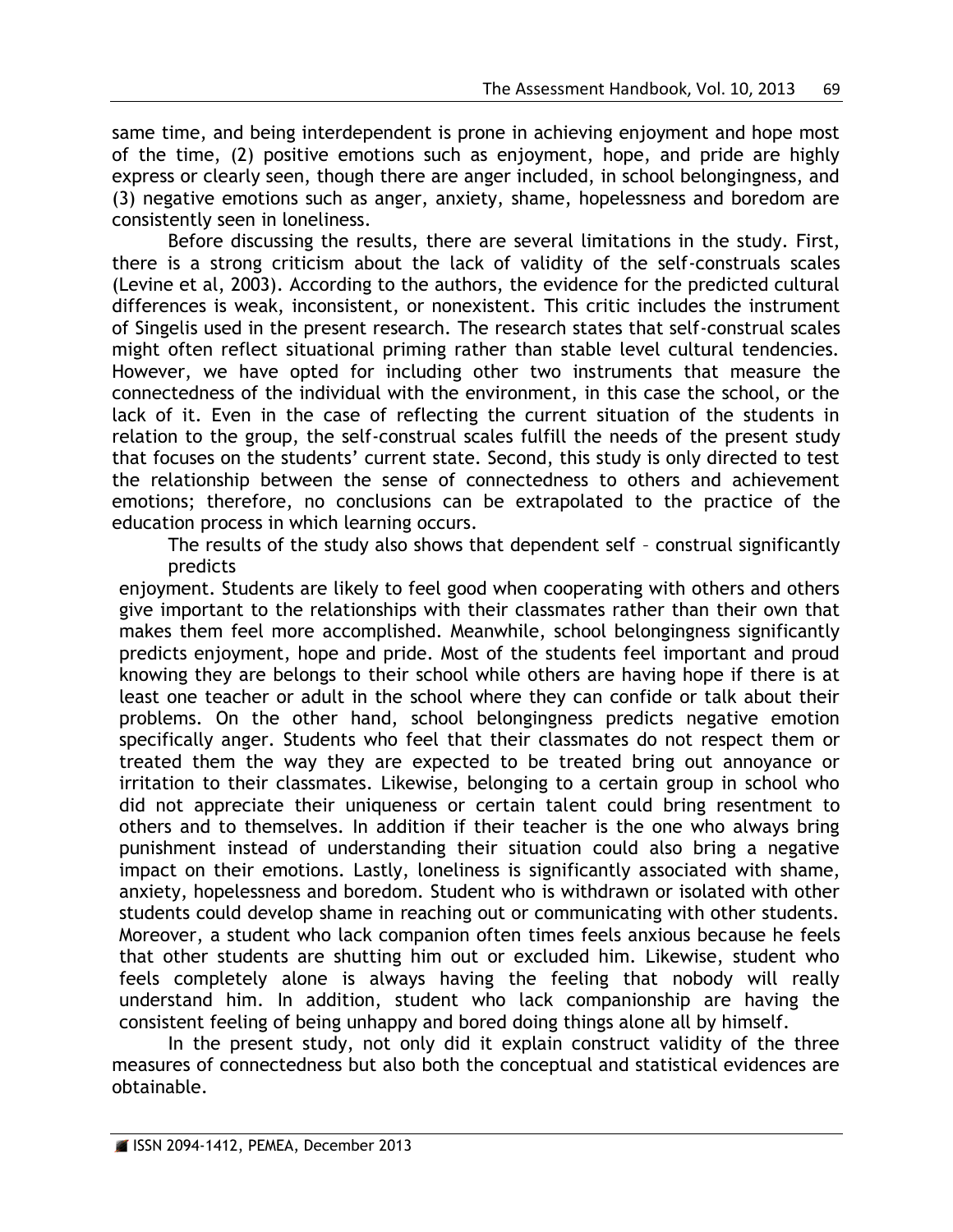Lastly, the current study opens for studies to investigate further hypothesis on positive and negative emotions with connectedness. Others areas can be examine to check the consistency of relations such as when connectedness and achievement emotions are treated as Socio-economic status, race, family background and other dispositional context.

# **References**

- Goodenow, C. (1993). The psychological sense of school membership among adolescents: scale development and educational correlates. *Psychology in the Schools, 30*(1), 79-90.
- Goetz, T., Pekrun, R., Hall, N., & Haag, L. (2006). Academic emotions from a socialcognitive perspective: Antecedents and domain specificity of students' affect in the context of Latin instruction. *British Journal of Educational Psychology, 76,* 289-308.
- Hallowell, A. I. (1955). Culture and experience. Philadelphia: University of Pennsylvania Press.
- Howell, A.J., & Buro, K. (2011). Relations among mindfulness, achievement-related self-regulation, and achievement emotions. *Journal of Happiness Studies, 12,* 1007-1022.
- Huang, C. (2011). Achievement goals and achievement emotions: A meta-analysis. *Educational Psychology Review, 23,* 359-388.
- Kitayama, S., Markus, H.R., (1991). Culture and the self: Implications for cognition, emotion and motivation. Psychological Review *98*(2), 224-253.
- Kitayama, S., Markus, H.R., & Kurokawa, M. (2000). Culture, emotion, and well-being: Good feelings in Japan and the United States. *Cognition and Emotion, 14*(1), 93-124.
- Levine, T.R., Bresnahan, M.J., Park, H.S., Knight, M., Wittembaum, G.M., Morinaga, S., Lee, S.Y., Chung, D. & Ohashi, R. (2003). Self-Construal Scales Lack Validity. Human Communication Research, 29(2): 210-252.
- Lichtenfeld, S., Pekrun, R., Stupnisky, R.H., Reiss, K., & Murayama, K. (2012). Measuring students' emotions in the early years: The achievement emotions questionnaire-Elementary School (AEQ-ES). *Learning and Individual Differences,* 22, 190-201.
- Lutz, C. (1988). *Unnatural emotions: Everyday sentiments on a Micronesian atoll and their challenge to Western theory*. Chicago: University of Chicago Press.
- Magno, C., & Orillosa, J. (2012). Gratitude and achievement emotions. *Philippine Journal of Counseling Psychology, 14*(1), 29-43.
- Ormrod, J. E. (2008). *Human learning*, 5th ed. Upper Saddle River, New Jersey; Pearson Education, Inc.,
- Pekrun, R., Goetz, T., Titz, W., & Perry, R.P. (2002). Academic emotions in students' self-regulated learning and achievement: A program of qualitative and quantitative research. *Educational Psychologist, 37*(2), 91-106.